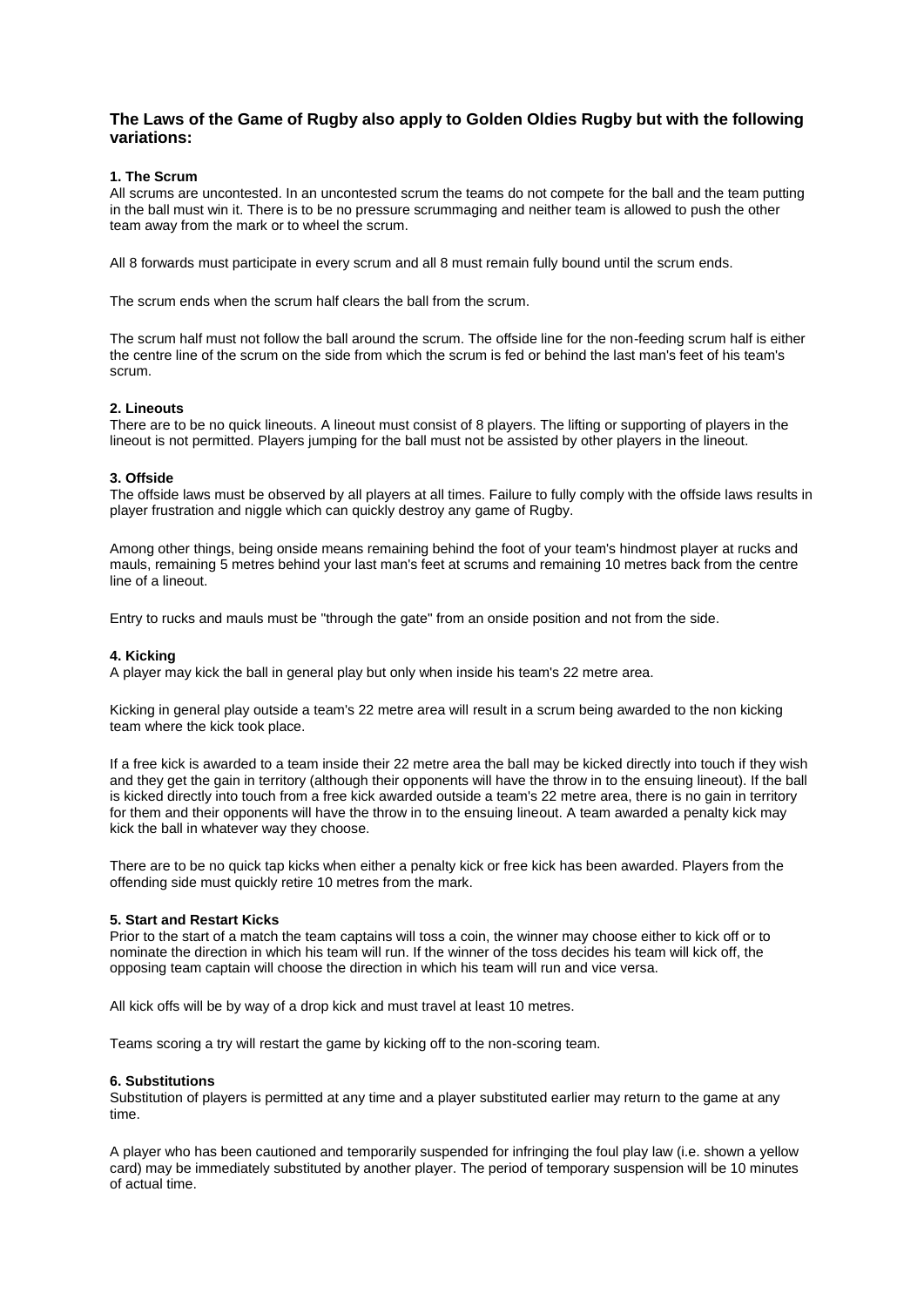A player who has been sent off (i.e. shown a red card) may be immediately substituted but will not be permitted to return to the playing field for the duration of the event. If the event involves more than one match day (e.g. an International Festival), the offending player will be required to attend a judicial hearing before being allowed to resume playing.

## **7. Tackles, Rucks and Mauls**

To minimise the chance of injury there will be no "cleaning out" of players at tackles, rucks or mauls. Over vigorous rucking and counter rucking and reckless driving into tackles, rucks and mauls are not permitted.

Tacklers must immediately release a tackled or "claimed and held" player and move away to allow that player to exercise his options.

Deliberately laying on or over the ball in order to make it unplayable is not permitted.

The deliberate collapsing or pulling down of scrums, rucks and mauls is not permitted.

If the ball becomes "genuinely unplayable" at a tackle, ruck or maul, play will restart with a scrum fed by the team last in possession of the ball.

### **8. Game Time**

Matches will be played in three 20 minute periods with a 3 minute rest period between each period of play.

### **9. Options**

**20 metre run:** Some regions have adopted this as a Golden Oldies Law. However, it has never been included in the official Golden Oldies Rugby Laws and is only included here as an option for teams who really want it and agree to play it. This "optional" rule may be introduced into a game with the agreement of both team captains and the referee prior to the kick off. If one team captain is not happy playing this option, then the game will be played under normal Golden Oldies Laws.

**Gimmicks:** On occasions some teams employ game elements such as "short lineouts", "long scrums" and the like during a game. However, while these fun elements are permitted, it is suggested that they not be overdone.

Other options may be organised with the prior agreement of both captains and the referee.

#### **10. Coloured Shorts**

All players must strictly observe the restrictions on the tackling of players wearing coloured shorts.

The wearing of coloured shorts does not give a player the right to tackle other players wearing shorts of the same colour.

A player wearing red shorts may attempt to tackle players wearing club shorts if they feel confident and comfortable about doing so.

Players wearing gold, purple or special coloured shorts may run with the ball for a total distance of 15 metres in any direction. Irrespective of the path taken, if that player is not in a position to score a try after carrying the ball a total distance of 15 metres, the ball must then be passed to a team mate wearing club shorts or red shorts only.

**Club Shorts:** The normal "take to ground" tackle law applies.

**Red Shorts**: Player may be "claimed and held" but not tackled. A player in red shorts who has been "claimed and held" is considered to have been tackled. That being so, this player must then immediately exercise one of the options required of any tackled player and either pass or release the ball. The opponent holding him must not prevent him from doing so.

Gold Shorts: Player must not be touched or tackled nor must he tackle or attempt to tackle others.

**Purple Shorts:** Player must not be touched or tackled nor must he tackle or attempt to tackle others.

**Special Committee Shorts:** Player must not be touched or tackled nor must he tackle or attempt to tackle others.